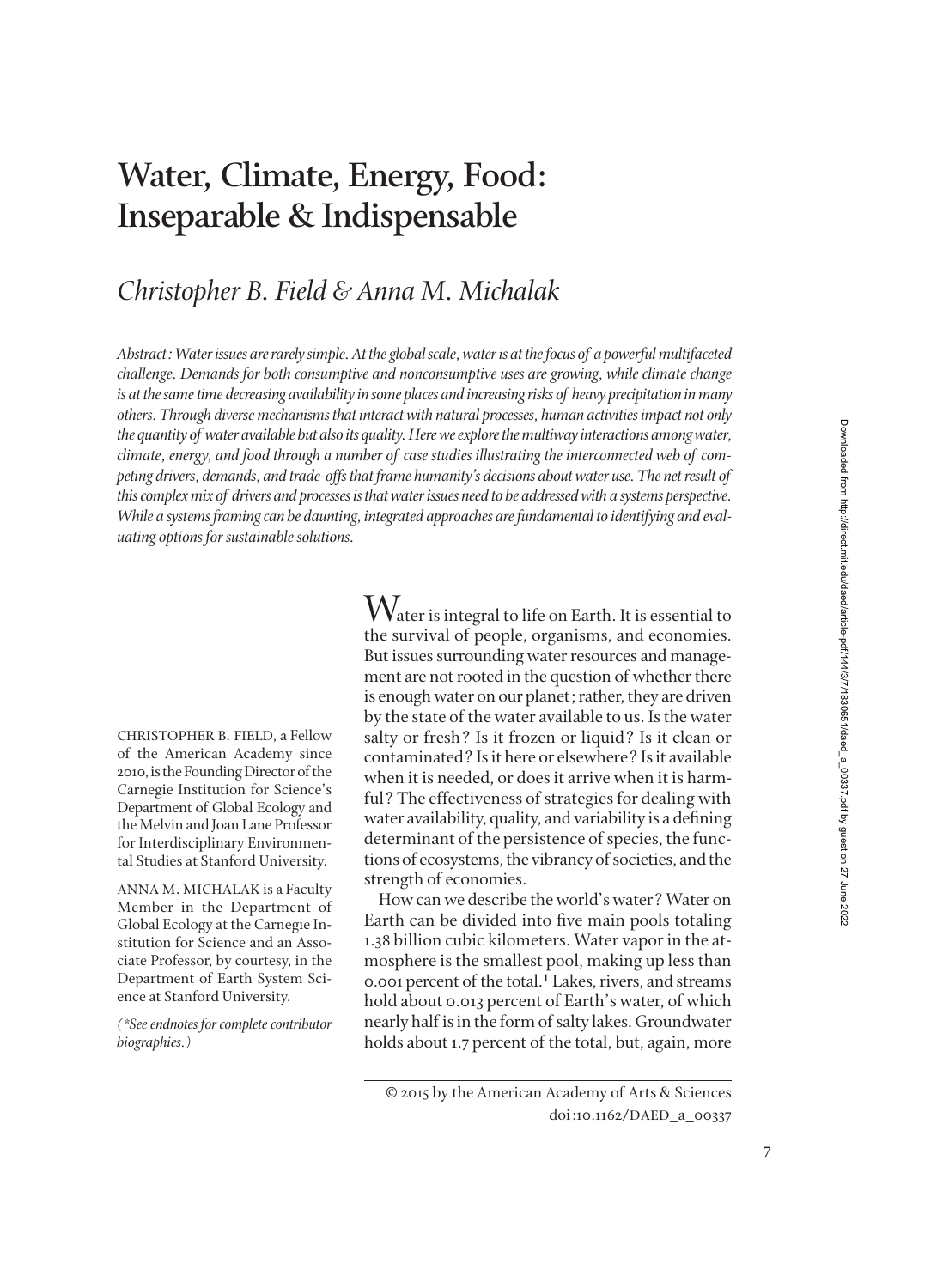*Climate, Energy, Food: Inseparable & Indis -*

Water, than half of all groundwater is salty. Ice caps and permanent snow–including the massive continental ice sheets on Antarctica and Greenland, alpine glaciers, and seasonal snow – constitute another 1.7 percent of the total. The ½fth and largest pool *pensable* comprises the oceans of salty water, making up 96.5 percent of Earth's total. Put another way, only about 2.5 percent of the world's water is fresh; the remainder is salty. About half a million cubic kilometers of water, or 0.036 percent of the total, evap orates and falls as precipitation each year. Of this, about 21 percent falls on land– more than one half of which evaporates directly back into the atmosphere–while the remainder falls back to the oceans.

Relative to the enormity of the total, human impact on Earth's water may initially appear quite small. For example, the total water in ice on land has been decreasing by about three hundred cubic kilometers per year as a result of warming temperatures and changing precipitation patterns, $<sup>2</sup>$ </sup> and groundwater that serves the world's arid and semiarid areas has been decreasing by about one hundred fifty cubic kilometers per year as a result of human extrac tion.3 The total water footprint of human activities (all of the water used for crops, manufacturing, and domestic purposes) is on the order of seven thousand five hundred cubic kilometers per year.4

But, as we will see, the effects of our water use are massive. Much of the challenge of understanding and managing water arises from the fact that it is central to so many activities. As a consequence, decisions about water often tell us more about our priorities than they do about the total amount of available water. Many of the trade-offs in allocating water involve three big water users: food, energy, and environment. A world with an increasing human population, burgeoning energy demands, evolving food preferences, and a rapidly changing global climate means that every -

thing about the water equation is dynamic. The result is a complicated web of interconnections with potentially unexpected risks, but also with many points for intelligent intervention.

Changing the distribution of water among pools, storing huge quantities of water, or moving water long distances is feasible at a scale that is modest relative to global totals but that is crucial locally. The constraints are physical (as with the large inputs of energy required for desalination), geographical (many of the logical locations for reservoirs have already been used), financial (building and sustaining the infrastructure required for managing water is expensive), political (nobody wants to relinquish rights to scarce water without compensation), and ethical (what uses deserve to be prioritized, and how do they relate to the needs of the environment?).

In this essay, we survey the multidirectional linkages and interactions among water, climate, energy, and food production, outlining major features of these re lationships and developing case studies on a few of the connections that illustrate the diversity, richness, and difficulty of the man agement challenges. This essay also serves as a springboard for the essays that follow, which dive more deeply into particular challenges, contexts, and solutions. Michael Witzel explores–through the lens of water in mythology–the cultural and spiritual depths of the link between humankind and water. John Briscoe writes about the need for and the success of engineered water systems, as well as the as sociated compromises required for meeting diverse demands. Adena Rissman and Stephen Carpenter consider nonpoint source pollution (the runoff of pollutants from agricultural or urban land into lakes and rivers) and our options for addressing it. Jerald Schnoor focuses on the issue of sus tainability, surveying practices that lead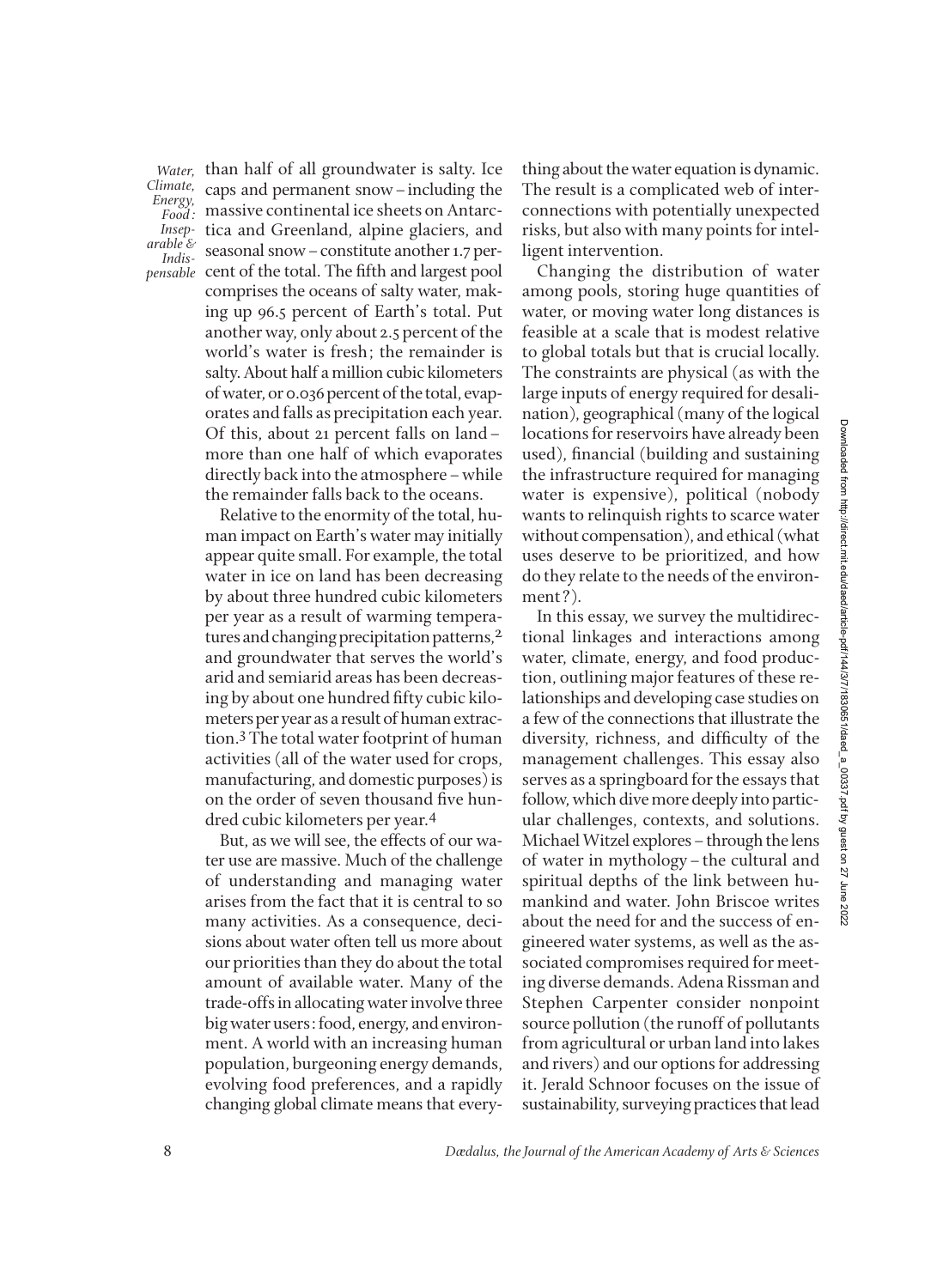to unsustainable water management systems and pointing toward some remedies. Katharine Jacobs and Lester Snow explore ways in which adaptation can help human users cope with limited resources. Richard Luthy and David Sedlak consider technology-based solutions to increasing water de mands, including desalination, long-distance transport, and reuse/recycling. Terry Anderson analyzes the current state and potential role of water markets in improving water allocations. Finally, Charles Vörösmarty, Michel Meybeck, and Chris topher Pastore take a historical perspective, painting a picture of how our aspirations for, and investments in, water management have changed over time.

The concepts of trade-offs and cycles are fundamental to understanding the linkages among water, climate, food, and the broader environment. For many kinds of water uses, allocation to one use intrinsically means less water for other uses. Consumptive use for agriculture, industry, or cities almost always involves trade-offs, as do mandates for instream flows to protect ecosystems or fisheries. But even consumptive use leaves the total amount of global water unchanged; the real issue is that con sumption shifts water to a different part of the hydrological cycle: for example, from liquid to vapor, clean to contaminated, or fresh to salty. Choices about managing water trade-offs involve more than hydrology and economics. They involve values, ethics, and priorities evolved and em bedded in societies over thousands of years. The juxtaposition of hydrology, eco nomics, and values is at the crux of the water-climate-food-energy-nature nexus.

 $\rm{W}$ ater and climate are inextricably linked. Climate defines the amount, variability, and type of precipitation; the rate of evaporation; and the conversion of wa ter to its various phases (snow, ice, liquid, vapor). Climate also influences how water

For some processes, the impacts of recent and future climate changes are clear. For others, the complexity of the climate system and the uncertainty of future human actions make both detection of past changes and prediction of future patterns fiendishly difficult. At the simple end of the scale, a warming climate leads to a global increase in evaporation, which in turn leads to an increase in global precipita tion. On the other end of the scale, it is far more difficult to understand how changes in temperatures, cloud cover, the incidence and intensity of extreme meteorological events, and other aspects of a changing climate will impact our ability to provide a stable, plentiful, and safe supply of water within the context of a growing global population. We will use two examples to illu strate the complex and multifaceted inter actions between climate and water availability: water quantity and the role of ex tremes; and water quality and the links to eutrophication.

**The spatial patterns and intensity of pre**cipitation are far from uniform, and climate change only increases this variability. The general pattern is that wet regions tend to experience increased precipitation, while dry areas tend to get drier, thereby leading to increased risks of both wet (flooding) and dry (drought) extremes.5

Many parts of the world have already experienced an increase in the fraction of all precipitation that falls in the heaviest weather events (which are more likely to lead to flooding).<sup>6</sup> A warmer atmosphere can hold more moisture, increasing the likelihood of conditions that release huge amounts of precipitation over a short period of time. As a consequence, flood risks can rise even while increased evaporation is challenging water supplies. In the East-

*Anna M. Michalak*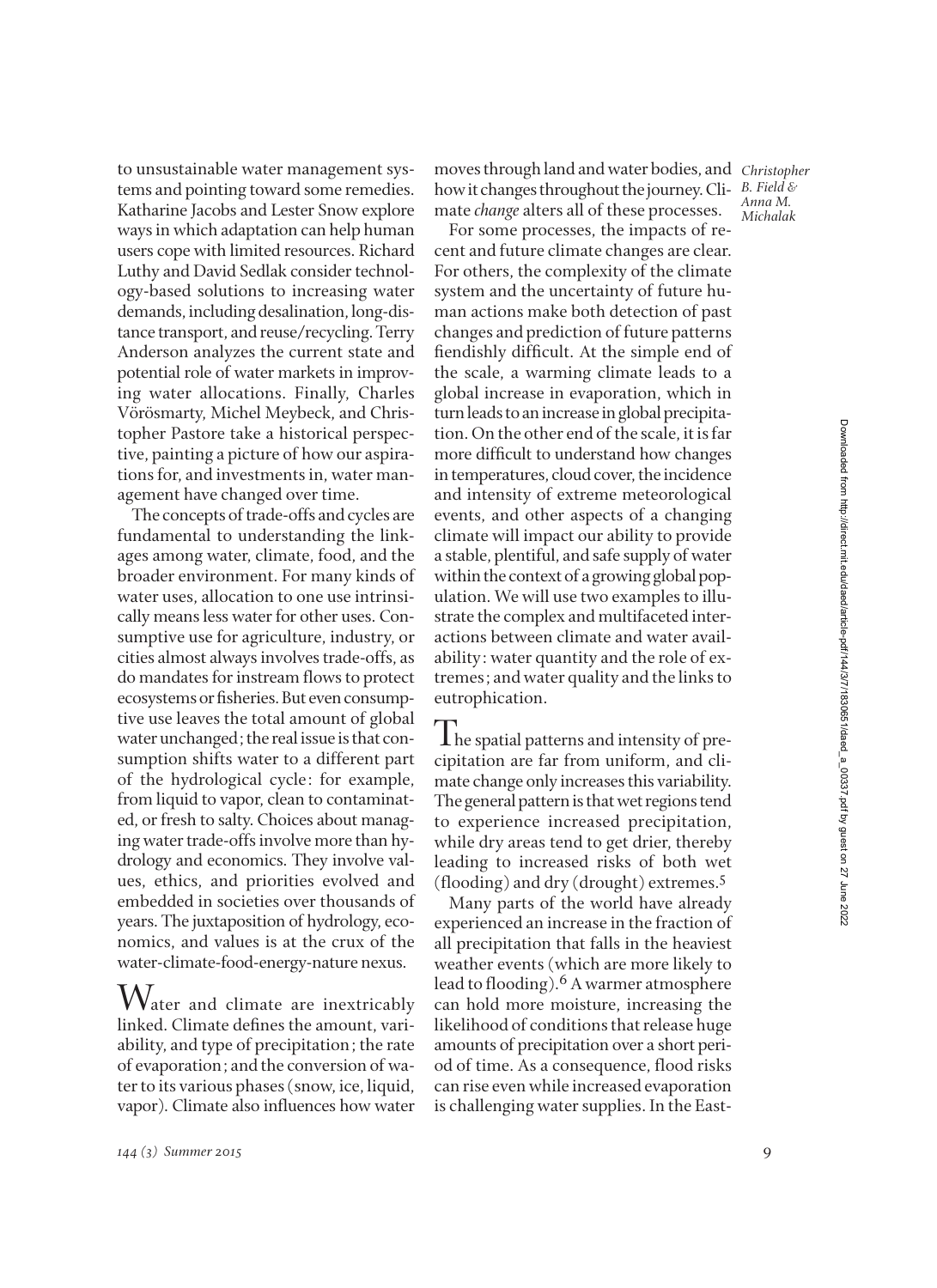*Climate, Energy, Food: Inseparable & Indis -*

Water, ern and Midwestern United States, which have experienced an increase of more than 30 percent in heavy downpours over the last fifty years, the motivation for recognizing and preparing for an increased risk of heavy rainfall is clear.7 One recent paper *pensable* concluded that 18 percent of moderate precipitation extremes over land (in addition to 75 percent of moderate heat extremes) are a result of global warming that has already occurred.<sup>8</sup>

> Conversely, the trend toward drying is amplified by increased evaporation caused by warming, reflecting not only more rap id moisture loss from reservoirs but also increased water demands for crops and natural ecosystems. With warming, many areas will face increased risks of severe wa ter shortages, even if average precipitation does not change.

> Beyond precipitation, climate change is also altering global patterns of the physical state of water. In most regions, climate change is leading to decreases in snow and ice. In areas with winter temperatures not too far below freezing, even modest warm ing can lead to a dramatic decrease in the fraction of precipitation that falls as snow. For example, although California's recordbreaking low snowpack in spring 2015 is partly a reflection of low precipitation, it is also a consequence of warmer storms that bring rain instead of snow, reducing the ability of mountainous regions to store water for dryer seasons. The melting of alpine glaciers further threatens water supplies, especially in parts of Asia and South America, where thaw leads initially to an increase in river flow and eventually to a loss of year-to-year buffering.

> Worldwide, rates of melting are exceeding rates of new ice formation. Over the last two decades, melting has outpaced ice accumulation, leading to net losses of ice mass in Greenland, Antarctica, and alpine glaciers. From 2005 to 2009, the rate of loss was about three hundred cubic kilometers

per year, contributing to a bit less than one millimeter per year of global sea-level rise.9 Melting of continental ice has the potential to cause large amounts of sea level rise: for example, the quantity of ice on Greenland is sufficient to raise global sea levels by over seven meters; the ice on Ant arctica represents about *seventy* meters of potential sea-level gain. And while much of Antarctica is too cold to be at serious risk of melting, the West Antarctic Peninsula, representing close to five meters of potential sea-level rise, is not. Melting continental and sea ice also amplify warming by replacing a white, reflective surface with a dark surface that absorbs much of the in coming sunlight. The same principle explains why you stay cooler on a hot day by wearing a white, rather than black, shirt. The numbers are daunting: in 2012, the an nual minimum in Arctic sea ice was about three million square kilometers fewer than the 1981–2010 average.10

 $A$ lthough water availability is classically thought of in terms of *quantity*, water is use ful (usable) only if it is of sufficient *quality* for its intended purpose. And water quality is critical regardless of its intended use, whether it be used by humans directly for consumption, recreation, sustaining fisheries, and irrigation, or by the broader eco system to support aquatic life, for example. This broader context of water availability and water quality is directly linked to changes in climate via impacts on meteorological conditions, as alluded to above.

The link between climate and water quality is perhaps most poignantly illustrated through the lens of coastal and freshwater eutrophication: the delivery of excessive nutrients–nitrogen and phosphorus are typically the most concerning– to water bodies from agricultural production as well as from urbanization and other human activity. The effects of eutro phication are many, but some of the most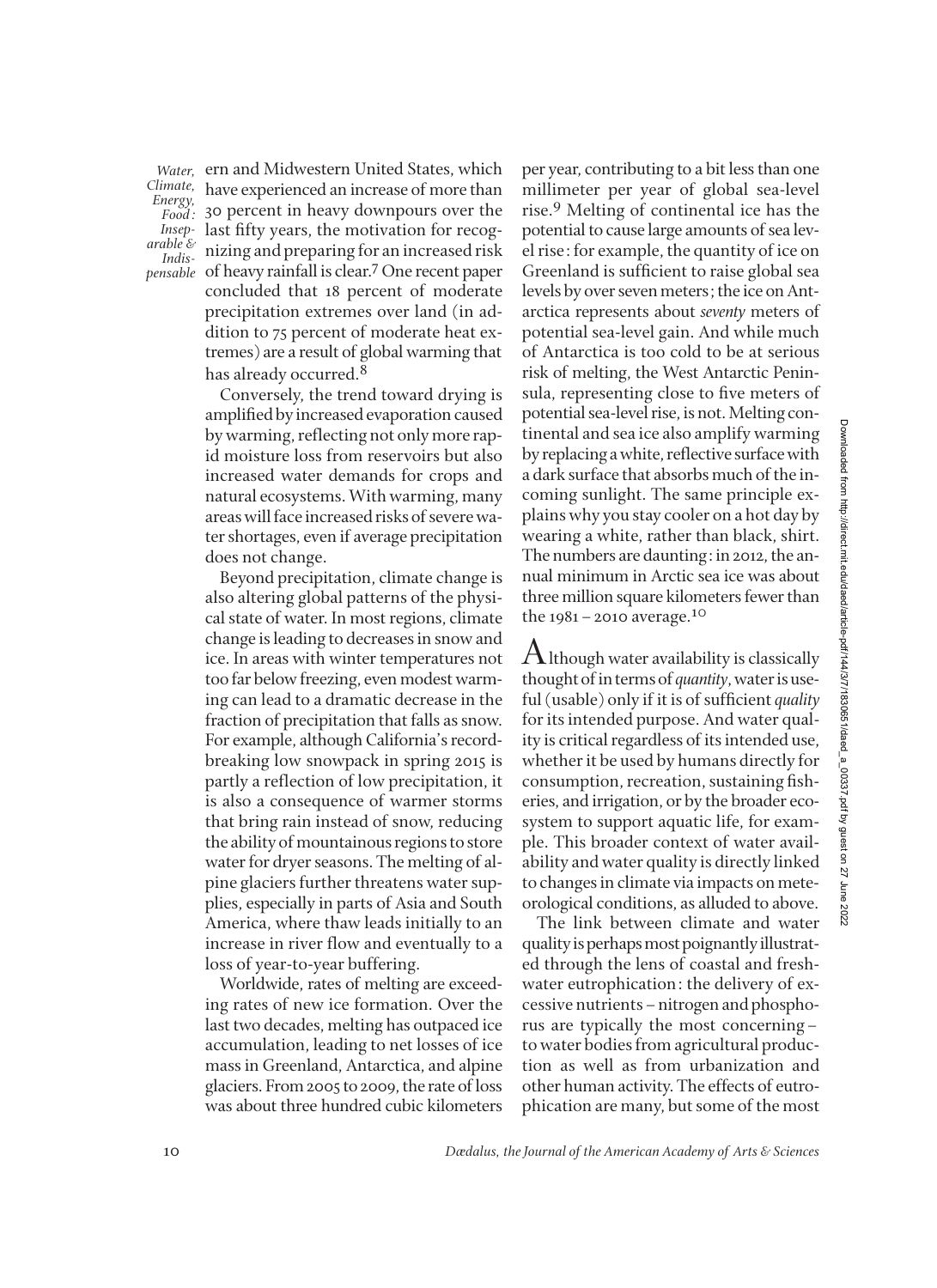common and worrisome are harmful algal blooms by toxin-producing species of phy toplankton and widespread low-oxygen "dead zones"–in which the decomposition of organic matter consumes nearly all of the dissolved oxygen–that disrupt aquatic food chains and can lead to massive fish kills. Hundreds of coastal and inland water bodies globally are already routinely impacted by harmful algal blooms and hypoxia, including many in North America. A harmful algal bloom in Lake Erie in 2011 stretched across five thousand square kilometers, an area larger than the state of Rhode Island.11 The dead zone in the lake the very next year was estimated at close to nine thousand square kilometers, an area larger than the state of Delaware.12 In August 2014, a pileup of toxinproducing cyanobacteria from that year's algal bloom near the Toledo, Ohio, water intake shut down the city's water supply for two days.

What is the link to climate? Although the excess nutrients nominally result from land management practices, their delivery to water bodies and the effects they engender once there are highly dependent on weather patterns, which are themselves evolving in response to climate change. Variations in precipitation, whether the amount of rain, its seasonality, or the in tensity of storms, affect how much nitrogen and phosphorus are flushed into wa ter ways. Temperatures control conditions in the water, including when the water is warm enough to sustain blooms and the degree of stratification, which prevents cold (heavy) water from being replenished with oxygen due to warm (light) water acting as a lid. Wind affects stratification $$ with stronger winds helping to mix the water column–as well as water flow (and therefore nutrient transport) within water bodies. All of these interconnected proces es are changing with the climate. In the case of Lake Erie, extreme springtime pre - cipitation in 2011 followed by warm and *Christopher*  quiescent conditions helped supercharge *B. Field &*  the bloom. In 2012, an intense drought led *Anna M.* to stagnant conditions that supercharged the dead zone. And, as we saw in the previous section, extreme meteorological events are becoming more common and more intense, loading the dice for more extreme eutrophication, with impacts to aquatic ecosystems and beyond.

 $\mathbf 1$  he global energy system relies massively on water, either as a direct energy source (hydropower) or for cooling (electricity generation), irrigation (biofuels), or extraction (hydraulic fracturing). Over one-third of freshwater withdrawals in the United States are used for cooling thermoelectric energy generators. Preparing and using the water to support energy production–a process that includes collection, cleaning, transportation, storage, and disposal– it self involves massive amounts of energy. This interdependence has sometimes been referred to as the *water-energy nexus*. The in terface between water and energy invariably also introduces a number of debates about alternative uses of water and impacts on water availability (quantity and quality). We use two case studies to exemplify some of these challenges here: alternative energy sources, and traditional energy production.13

 $\Lambda$ s global energy demand continues to grow, and as the climate impacts of fossil fuel–based energy sources become unten able, increasing emphasis is being placed on renewable sources of energy. These sources of energy are rightfully considered more sustainable than energy that relies on nonrenewable energy sources. The sustain ability of specific technologies, however, must be assessed within the context of their reliance and impact on water resources.

The need to assess the implications of alternative energy production for water is *Michalak*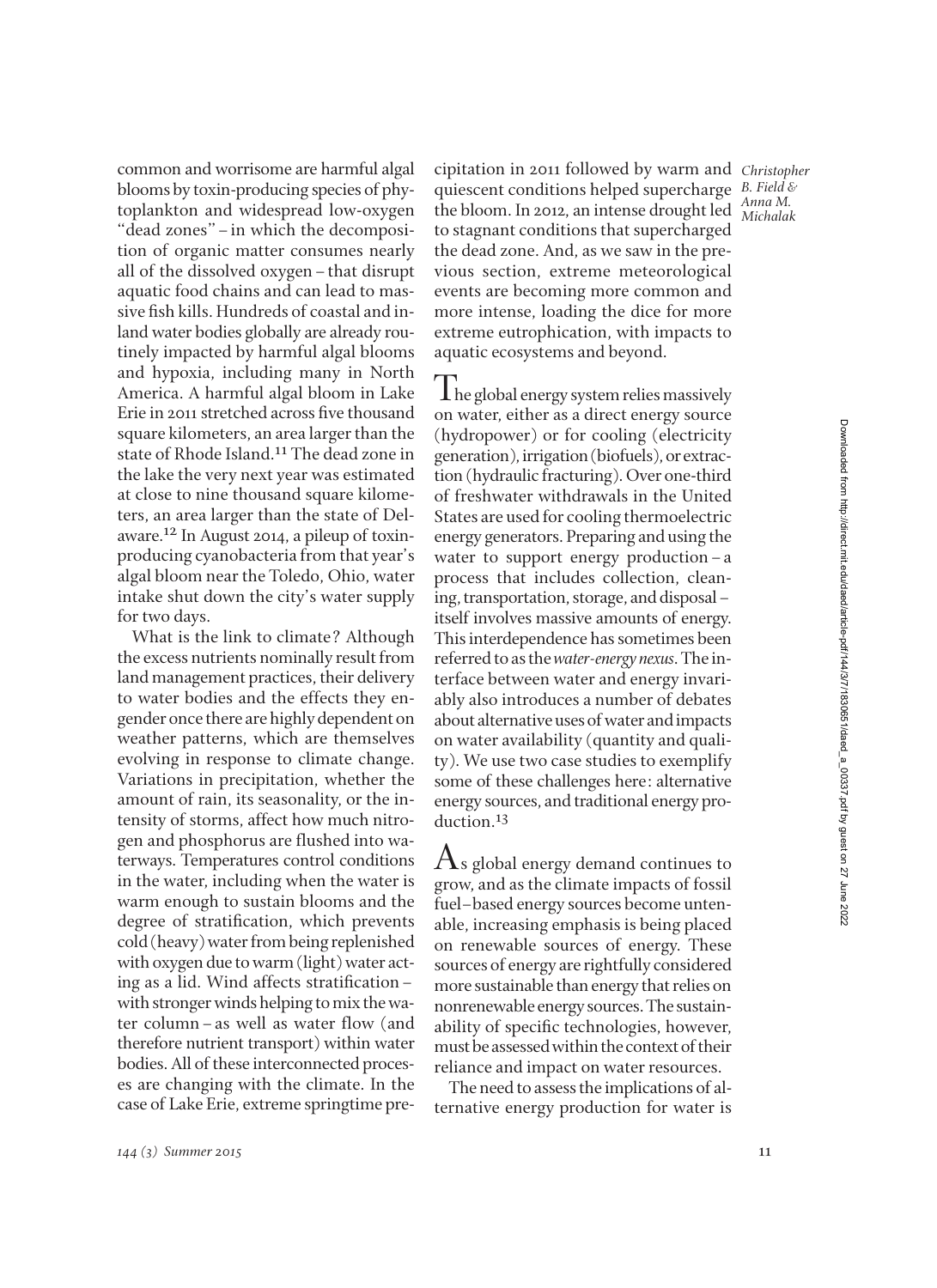*Climate, Energy, Food: Inseparable & Indis -*

Water, perhaps nowhere more poignant than in the case of biofuels. We are accustomed to thinking about the energy requirements of our vehicles in terms of miles per gallon, a measure of fuel efficiency. The unit against pensable which we measure efficiency is, of course, a gallon of gasoline. But what if it were a gallon of water? The water requirements of corn-based or soybean-based biofuels translate to a fuel-efficiency value of less than 0.1 miles per gallon of water! The vast majority of this water is used for growing crops, rather than for converting them to biofuels. Currently, about 40 percent of the U.S. corn crop is used for ethanol production.14 When ethanol is produced from corn grain, the water footprint is about two hundred gallons of water per gallon of ethanol, greater than the average per person water use of one hundred twenty gallons per day.<sup>15</sup> In the case of rain-fed production, the cost in water is of relatively little consequence; but in the case of irrigat ed production, the heavy water demands inevitably come at the expense of other uses.

High water demands, combined with the uncertainty surrounding future water avail ability due to changes in climate, point to the need to carefully consider the water im plications of alternative energy choices. For example, the water requirements of wind and solar energy production are dramatically lower than those of biofuels, and lower also than even some "traditional" energy sources.

In the case of biofuels, the role of water is clear and intuitive: crops need water to grow. In the case of hydropower, the role of water is also self-evident. The water "cost" of other energy sources, however, is less apparent.

Consider electricity production. The gen eration of electricity, which involves both "consumptive" and "nonconsumptive" uses, accounts for approximately 40 percent of freshwater withdrawals in the United States, most of which is used for cooling.16 Although it is tempting to think of nonconsumptive uses–in which water is withdrawn from surface water or groundwater but is returned after use–as having no net impact on water resources, this is not the case. First, in the case of droughts or other decreases in available water supply, power generation can be disrupted due to a lack of sufficient cooling water. More commonly, however, challenges arise from the fact that water, once used for cooling, is not returned to the environment in its original state. For example, while much of the water used for cooling is returned to a river or lake, aquatic ecosystems are not very tolerant of heated water. In most of the United States, this constrained tolerance is addressed through regulations that limit the temperature in lakes and rivers that receive waste heat from power plants. Low water levels and warming can conspire to limit electricity generation – including not only fossil but also nuclear thermoelectric power plants–during periods when electricity demand is at its peak.

Globally, agriculture accounts for approximately 86 percent of consumptive water use.<sup>17</sup> Rising populations and rising living standards combine to create rapid increases in global demand for food, especially food with a high land and water footprint, such as meat. Ensuring a secure food supply is therefore inextricably linked to the availability of plentiful clean water for growing crops. Predictable water availa bility is critical both for rain-fed and irrigated agriculture, and uncertainty about water availability compounds uncertainty about future food security. Water quantity and quality are also integral to nonagricultural sources of food, such as fisheries. Whereas lack of water (drought) is typically understood to be a limiting factor for food production, too much water and wa-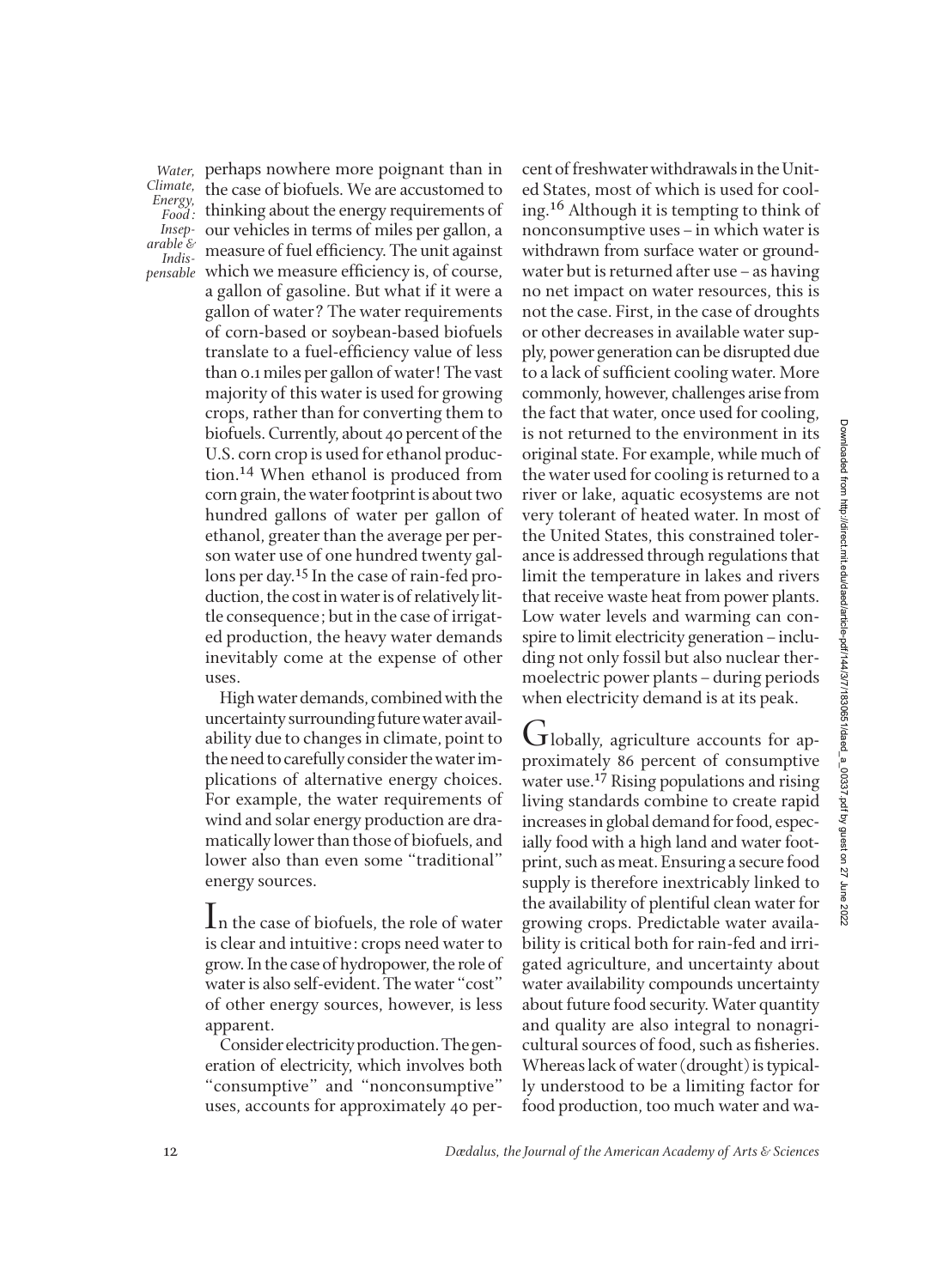ter at the wrong times in the growing season are also major challenges facing global food production. Furthermore, food production not only requires water, but also impacts waters not directly used in production: mechanisms include runoff of sediment and nutrients from agricultural areas into receiving waters, as well as the water-quality consequences of large-scale aquaculture (the farming of aquatic animals and plants). We again use two case studies to exemplify the interconnections between water and food: the water demands of food production, and its downstream impacts.

Plants grow by using the energy from sunlight to convert carbon dioxide in the atmosphere into carbohydrate and, eventually, more plant. But plants on land can not take up carbon dioxide without losing water. The pathway by which carbon dioxide enters and leaves is the same as the path by which water evaporates. The ratio of wa ter loss to carbon dioxide uptake varies with carbon dioxide concentration and at mospheric humidity, as well as among plant species. In most habitats, plants lose fifty to one hundred and fifty gallons of water through evaporation–a process called *transpiration* when the water comes from leaves–to make a single pound of new plant. This mechanism underlies a massive water footprint for food, whose size depends not only on the amount of water transpired per unit of plant growth but also on the fraction of the plant consumed as food or on the amount of plant required to produce each unit of consumable animal product.

The water footprint of various foods (Ta ble 1) limits the size and sustainability of the agriculture enterprise in any location. In regions of rain-fed agriculture, the link between water inputs and crop outputs has a clear upper boundary determined by the amount of plant growth per unit of water transpired. Many processes can reduce *Christopher*  yields below this boundary: runoff and *B. Field &*  deep drainage; processes that move the *Anna M.* water out of the zone accessible to plant roots; and constraints from too much water, poor soils, unfavorable temperatures, pests, or other management challenges. Much of the history of rain-fed agriculture can be understood as an effort to consistently get yields to the upper boundary set by water availability.

Irrigation can substantially increase yields and year-to-year predictability. About 33 percent of the world's crops come from the approximately 25 percent of cropland that is irrigated worldwide.<sup>18</sup> In areas that are sometimes wet enough for rain-fed agriculture, irrigation can enhance water availability through dry periods. Irrigation can also allow the extension of agriculture into areas that are otherwise too dry. But irrigation is viable only if there is excess water to tap. Locally, this can mean groundwater that is recharged during wet periods; regionally, it can mean snowpack, rivers, streams, lakes, and reservoirs.

The water footprint of food production is ripe for improvement. Improving irrigation practices or technology can be robust and cost effective. Crop yields (higher yields lead to lower water footprints) and climate also play a large role in regional dif ferences in water footprint. Decreasing the water footprint of food production through crop choice or breeding also present op portunities for gains. For example, some crops–notably corn and sugarcane–have a carbon dioxide concentrating mechanism called  $C_4$  photosynthesis that enables them to use less water than most other crops. Breeding  $C_4$  photosynthesis into crops like rice and wheat, thereby increas ing their water efficiency, is one of several strategies subject to active research. The water footprints for meat (especially beef ), eggs, and dairy are several-fold larger than for crops, essentially because animals are

*Michalak*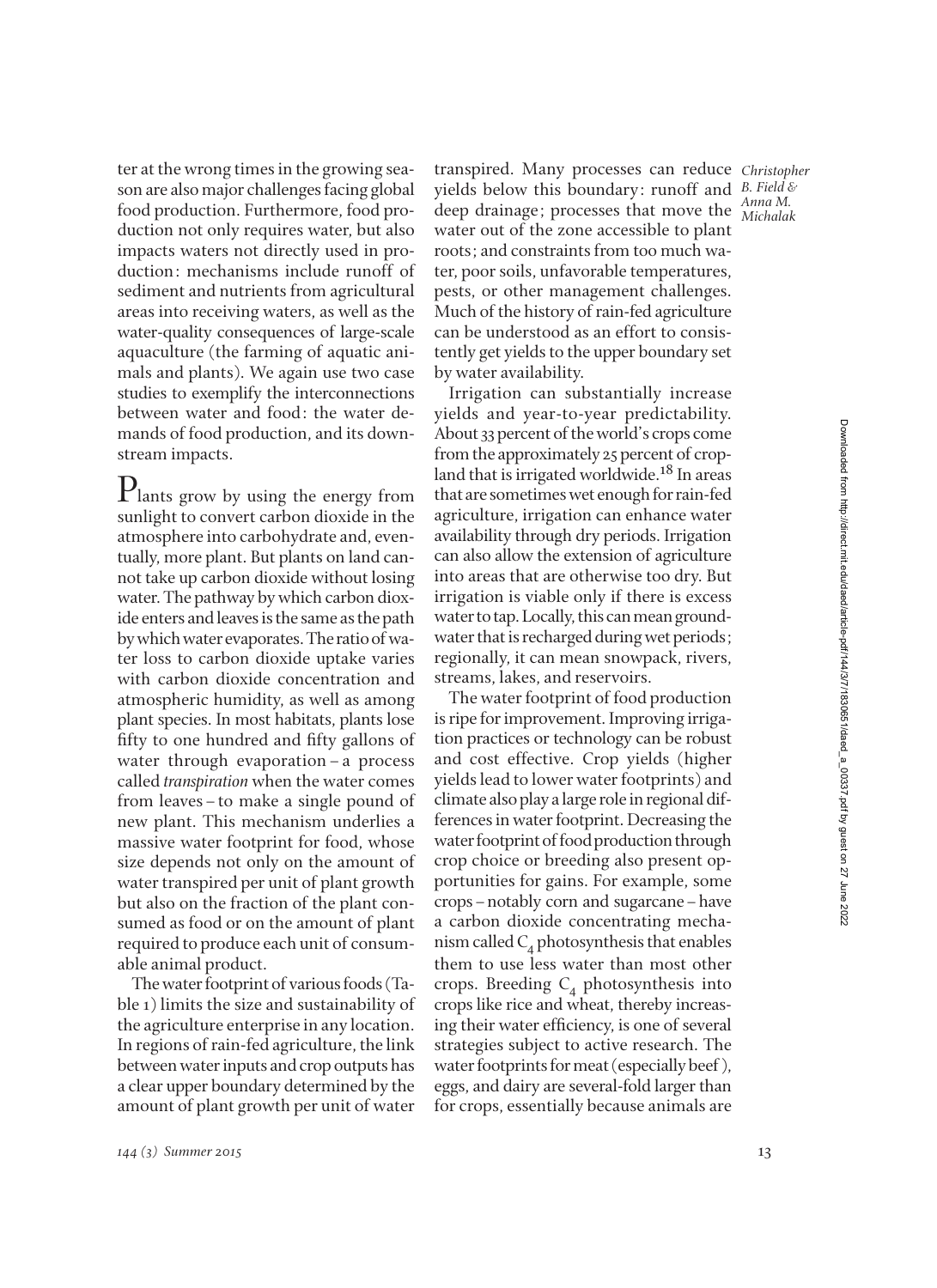aunr. 202

| Water, Table 1<br>Climate,<br>Energy,<br>Food: |  |              | Average Water Consumption for Producing Food Products |  |
|------------------------------------------------|--|--------------|-------------------------------------------------------|--|
| Insep-<br>arable $\&$<br>Indis-<br>pensable    |  | Food product | Water consumption (gal/lb)                            |  |
|                                                |  | Rice         | 356                                                   |  |
|                                                |  | Wheat        | 160                                                   |  |
|                                                |  | Corn         | 109                                                   |  |
|                                                |  | Soybeans     | 214                                                   |  |
|                                                |  | Sugar cane   | 21                                                    |  |
|                                                |  | Eggs         | 400                                                   |  |
|                                                |  | Milk         | 119                                                   |  |
|                                                |  | Cheese       | 589                                                   |  |
|                                                |  | Beef         | 1857                                                  |  |
|                                                |  | Pork         | 582                                                   |  |
|                                                |  | Sheep        | 736                                                   |  |
|                                                |  | Chicken      | 469                                                   |  |

Average consumption incorporates often substantial regional differences due to climate and management. Source: Arjen Y. Hoekstra and Ashok K. Chapagain, "Water Footprints of Nations: Water Use by People as a Function of Their Consumption Pattern," *Water Resources Management* 21 (2007): 35–48.

not very efficient at converting plant calories into animal biomass. Globally, rising preferences for meat-rich diets represent one of the largest drivers of increased wa ter demand.

 $A$ griculture not only uses water, but also has downstream impacts via the water that runs off the fields or seeps into the ground. The unprecedented growth in agricultural production of the last century has been enabled in large part by the use of fertilizers. In the last decade, the drive toward the production of biofuels is putting further pressure on the agricultural system. Total U.S. corn production has increased from seven billion bushels in 1995 to fourteen billion bushels in 2014, almost entirely due to the explosion in production of corn for fuel.19 Over ninety million acres were planted with corn in the United States in 2014, an area the size of Montana or double the size of all New England states combined. Further, corn requires more fertilizer per acre than any other major U.S. crop.

When water leaves agricultural fields, whether through runoff, seepage, or drainage, it carries with it nutrients that have not been assimilated into the soil and crops. While the total acreage devoted to agriculture has changed little since the 1950s, the total amount of commercial fertilizer used on that land has more than doubled. This has led to increases in agricultural productivity, but also in the amount of nutrients washing off fields and into waterways. That nutrient runoff results not only in the contamination of coastal and inland water bodies, but can also lead to massive algal blooms and dead zones.

Agricultural management strategies are evolving as well, and some are further con tributing to the increased flushing of nu trients into waterways. One interesting ex ample is the use of conservation tillage or "no-till" as a replacement for conventional tillage. This shift in practice was encouraged in part for environmental reasons: namely, to reduce erosion from agricultural fields. From the perspective of down-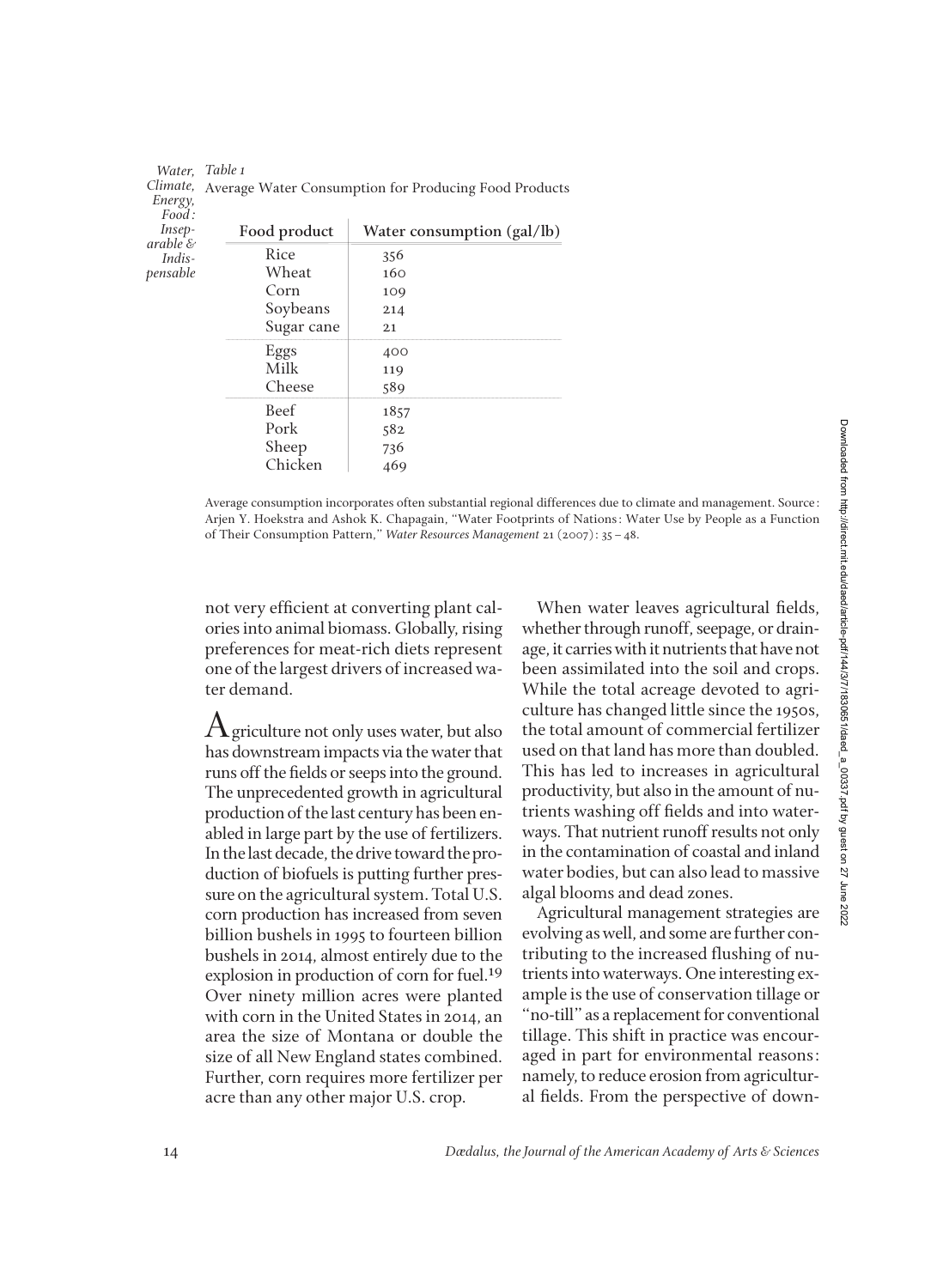stream impacts, however, the results are mixed. While erosion is decreased, conser vation tillage and no-till leave fertilizer on the surface of the soil, thereby making it more vulnerable to runoff in the event of precipitation. In the case of tile drainage, which removes excess water from the soil (preventing it from harming crops), the additional drainage also facilitates flushing of nutrients from fields to waterways.

The environmental interests of inland and coastal water bodies appear to be in creasingly at odds with the interests of the agricultural system. That said, an antagonistic view of the situation is overly simplistic. Ultimately, neither farmers nor fish are interested in fertilizer ending up in lakes rather than in fields. Identifying remedies that recognize the central role of wa ter in agriculture (both in terms of water supply for feeding crops and in terms of downstream vulnerabilities), as well as the complexity of nutrient delivery and im pacts to waterways, will require a *systems approach*. Such an approach will need to recognize that each change made to one part of the system affects all other components, and future changes in management need to address not only the intended goals but also other, often unintended concurrent consequences. This will be especially important as demand for crops continues to grow and concerns about food security grow along with it.

 ${\rm At}$  the global scale, water is at the focus of a powerful multifaceted challenge, with each water demand amplifying the difficulty of responding to the others. Together, this water-energy-food-nature nexus can create a perfect storm. All of these pressures coexist in an environment in which the human population is growing rapidly not only in size, but also in wealth, demand for energy, and demand for diets rich in meat. In percentage terms, the rate of human population growth has fallen dramat - ically over the last several decades, but the *Christopher*  human population is still growing by over *B. Field &*  1.1 percent per year, meaning one million *Anna M.* new water consumers every five days. Climate change is complicating the task of ensuring water availability: it decreases avail able supplies, degrades storage in snowpack and glaciers, and increases the fraction of precipitation that comes in the heaviest storms. Further, energy production puts huge demands on water availa bility. While many of the demands of the energy system, especially for cooling and hydroelectric power, return the water to the river, these uses still produce major environmental consequences. Consumptive uses for fossil fuel extraction generate large amounts of contaminated water that re quires disposal. And the production of crops for biomass energy is a huge consumer of water.

Where does all of this leave the needs of nature? Over the last few decades, many of the high-profile conflicts over water have involved allocation disputes between consumptive uses and instream flows needed to sustain rare or endangered species. Instream flows, uncontaminated lakes, and watersheds also provide a wide range of valuable goods and services; thus, allocating water for nature is about more than just protecting fish. It is about protecting the viability of Earth's life support sys tem.

*Michalak*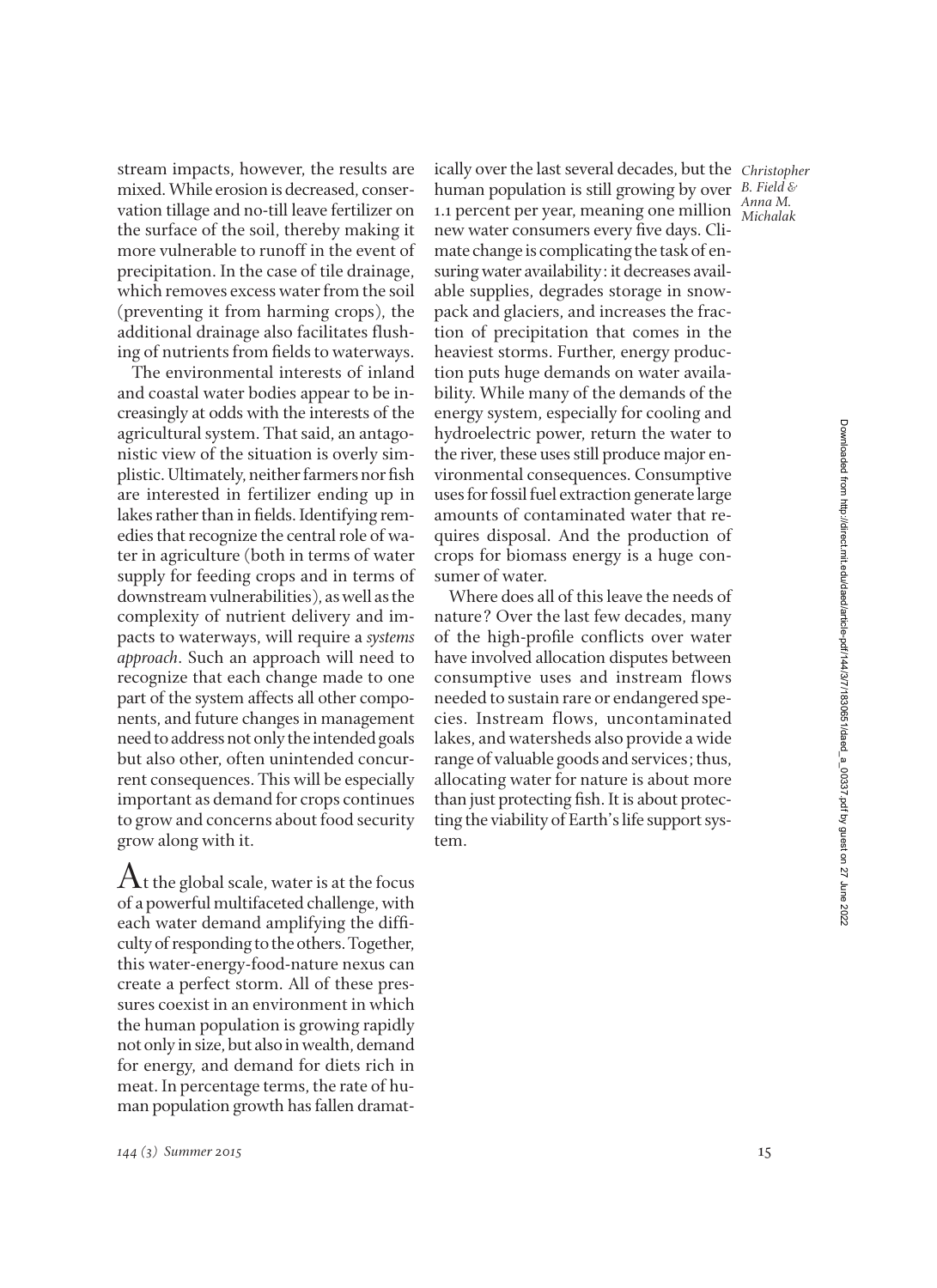## Water, **ENDNOTES**

*Climate,*

*Energy, Food: Inseparable & Indis pensable* \* Contributor Biographies: CHRISTOPHER B. FIELD, a Fellow of the American Academy since 2010, is the Founding Director of the Carnegie Institution for Science's Department of Global Ecology and the Melvin and Joan Lane Professor for Interdisciplinary Environmental Studies at Stanford University. He is also Co-Chair of Working Group II of the Intergovernmental Panel on Climate Change. His articles have appeared in such journals as *Environmental Science & Technology*, *Renewable and Sustainable Energy Reviews*, *The Proceedings of the National Academy of Sciences*, and *Environmental Research Letters*.

ANNA M. MICHALAK is a Faculty Member in the Department of Global Ecology at the Car negie Institution for Science and an Associate Professor, by courtesy, in the Department of Earth System Science at Stanford University. She is a Leopold Leadership Fellow, and a recipient of the Presidential Early Career Award in Science and Engineering. Her articles have ap peared in such journals as *The Proceedings of the National Academy of Sciences*, *Global Biogeochemical Cycles*, *Environmental Science & Technology*, and *Journal of Geophysical Research*.

- 1 Igor Shiklomanov, "World Fresh Water Resource," in *Water in Crisis: A Guide to the World's Fresh Water Resources*, ed. Peter H. Gleick (Oxford: Oxford University Press, 1993).
- <sup>2</sup> Josefino C. Comiso, David Vaughan, Ian Allison, Jorge Carrasco, Georg Kaser, Ronald Kwok, Philip Mote, Tavi Murray, Frank Paul, Jiawen Ren, Eric Rignot, Olga Solomina, Konrad Steffen, Tingjun Zhang, Jonathan Bamber, Philippe Huybrechts, and Peter Lemke, "Observations: Cryosphere," in *Climate Change 2013: The Physical Science Basis. Contribution of Working Group I to the Fifth Assessment Report of the Intergovernmental Panel on Climate Change*, ed. Thomas F. Stocker, Dahe Qin, Gian-Kasper Plattner, Melinda M.B. Tignor, Simon K. Allen, Judith Boschung, Alexander Nauels, Yu Xia, Vincent Bex, and Pauline M. Midgley (Cambridge; New York: Cambridge University Press, 2013).
- 3 Jay Famiglietti, "The Global Groundwater Crisis," *Nature Climate Change* 4 (2014): 945–948.
- 4 Arjen Y. Hoekstra and Ashok K. Chapagain, "Water Footprints of Nations: Water Use by People as a Function of Their Consumption Pattern," *Water Resources Management* 21 (2007): 35–48.
- 5 Matthew Collins, Reto Knutti, Julie Arblaster, Jean-Louis Dufresne, Thierry Fichefet, Pierre Friedlingstein, Xuejie Gao, William Gutowski, Tim Johns, Gerhard Krinner, Mxolisi Shongwe, Claudia Tebaldi, Andrew J. Weaver, and Michael Wehner, "Long-Term Climate Change: Pro jections, Commitments and Irreversibility" in *Climate Change 2013: The Physical Science Basis. Contribution of Working Group I to the Fifth Assessment Report of the Intergovernmental Panel on Climate Change*.
- 6 Dennis Hartmann, Albert Klein Tank, Matilde Rusticucci, Lisa Alexander, Stefan Broennimann, Yassine Abdul-Rahman Charabi, Frank Dentener, Ed Dlugokencky, David Easterling, Alexey Kaplan, Brian Soden, Peter Thorne, Martin Wild, Panmao Zhai, James Hurrell, Jose Antonio Marengo Orsini, Fredolin Tangang, and Pedro Viterbo, "Observations: Atmosphere and Sur face," in *Climate Change 2013: The Physical Science Basis. Contribution of Working Group I to the Fifth Assessment Report of the Intergovernmental Panel on Climate Change*.
- 7 Jerry M. Melillo, Terese Richmond, and Gary W. Yohe, eds., *Highlights of Climate Change Impacts in the United States: The Third National Climate Assessment* (Washington, D.C.: U.S. Global Change Research Program, 2014).
- 8 Erich M. Fischer and Reto Knutti, "Anthropogenic Contribution to Global Occurrence of Heavy-Precipitation and High-Temperature Extremes," *Nature Climate Change* (2015), doi:10 .1038/nclimate2617.
- 9 Comiso et al., "Observations: Cryosphere."
- 10 Uma S. Bhatt, Donald A. Walker, John E. Walsh, Eddy C. Carmack, Karen E. Frey, Walter N. Meier, Sue E. Moore, Frans-Jan W. Parmentier, Eric Post, Vladimir E. Romanovsky, and Wil liam R. Simpson, "Implications of Arctic Sea Ice Decline for the Earth System," *Annual Review of Environment and Resources* 39 (2014): 57–89.